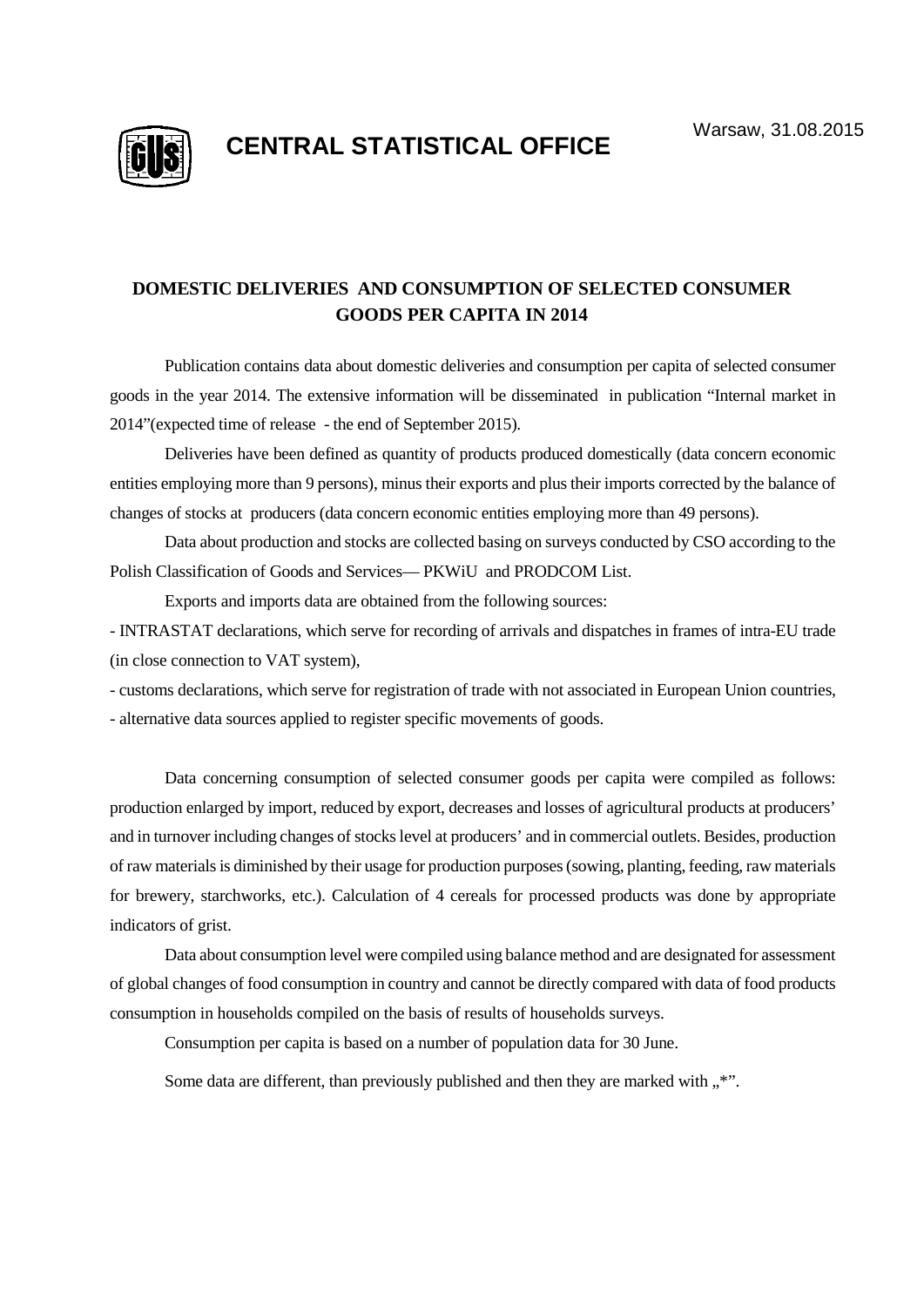|                                                                          | Unit of   | Deliveries          |              |       |  |  |
|--------------------------------------------------------------------------|-----------|---------------------|--------------|-------|--|--|
| Goods                                                                    | measure   | in absolute numbers | $2013 = 100$ |       |  |  |
|                                                                          |           | 2013                | 2014         |       |  |  |
|                                                                          | thous. t  | 1920*               | 2038         | 106,2 |  |  |
|                                                                          | thous. t  | 1497                | 1528         | 102,0 |  |  |
|                                                                          | thous. t  | 235                 | 208          | 88,5  |  |  |
| Meat and variety meat products from animals for slaughter <sup>a</sup> . | thous. t  | 897                 | 869          | 96,9  |  |  |
|                                                                          | thous. t  | 271                 | 247          | 91,2  |  |  |
| Margarine and spreads <sup>b</sup> (excluding liquid margarine)          | thous. t  | 342*                | 341          | 99,7  |  |  |
|                                                                          | thous. t  | 153*                | 157          | 103,1 |  |  |
|                                                                          | thous. t  | $674*$              | 657          | 97,5  |  |  |
|                                                                          | thous. t  | 2207                | 2222         | 100,7 |  |  |
|                                                                          | thous. t  | 1612*               | 1708         | 105,9 |  |  |
|                                                                          | thous. t  | $216*$              | 248          | 114,6 |  |  |
|                                                                          | thous. t  | 217                 | 207          | 95,3  |  |  |
| Vodkas, liqueurs, other alcoholic beverages in terms of 100%.            | thous. hl | 1433                | 1104         | 77,1  |  |  |
|                                                                          | thous. hl | 1063                | 810          | 76,2  |  |  |
|                                                                          | thous. hl | 2272                | 2335         | 102,8 |  |  |
|                                                                          | thous. hl | 1224                | 1256         | 102,6 |  |  |
|                                                                          | thous. hl | 37751               | 38095        | 100,9 |  |  |
|                                                                          | thous. hl | 59601*              | 61049        | 102,4 |  |  |

## DELIVERIES OF SELECTED CONSUMER GOODS

a Including: tinned food, cured meat products and other products.

b Reduced and low fat.

c With sweet and chocolate goods.

d Including vermouth.

e Of an alcoholic strength of 0,5% and more.